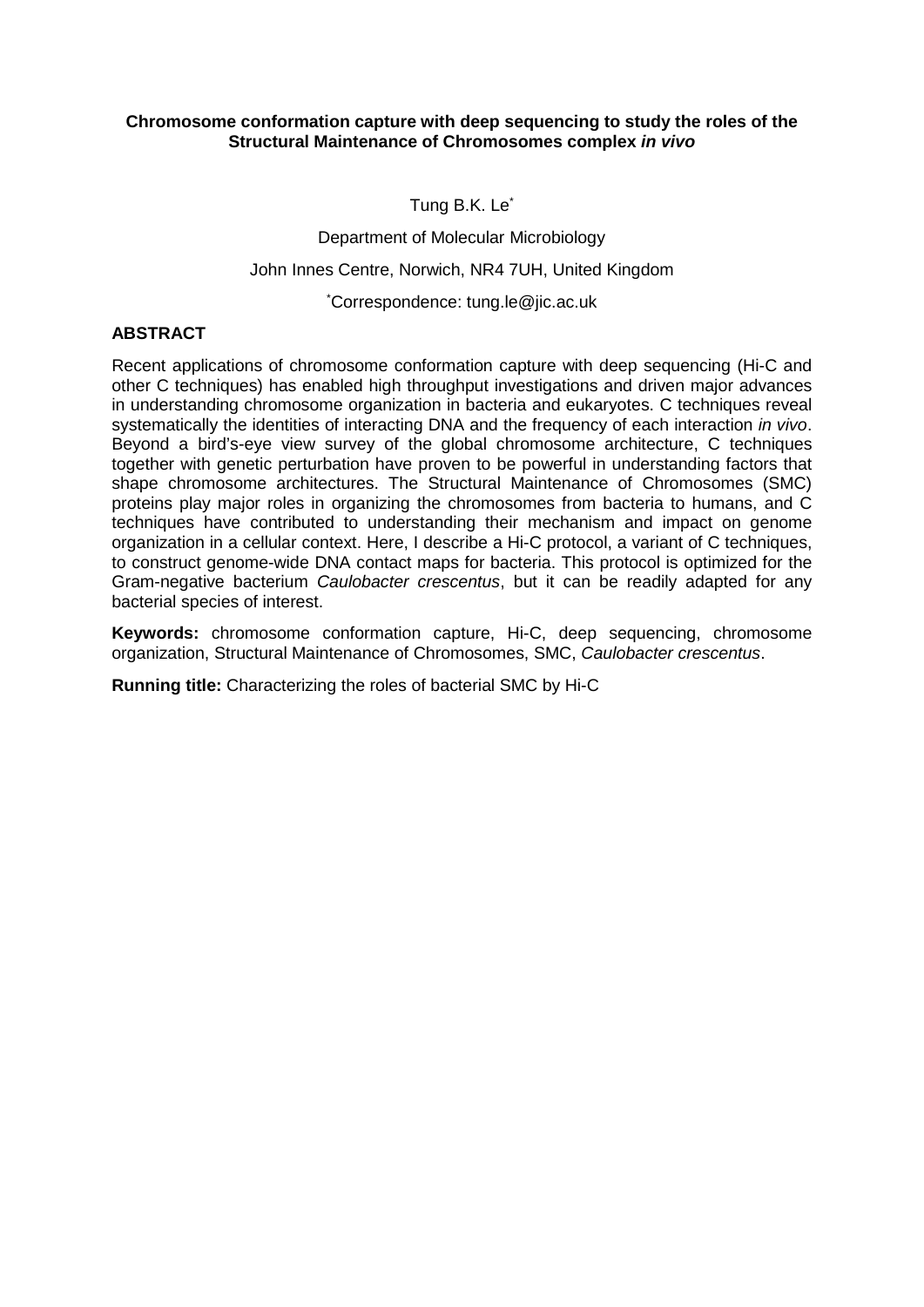### **1 INTRODUCTION**

The Structural Maintenance of Chromosomes (SMC) proteins are highly conserved from bacteria to humans. They regulate nearly all aspects of chromosome biology [1–6]. In eukaryotes, SMC1/3 together with non-SMC accessory proteins form a cohesin complex that is required for the establishment and maintenance of sister-chromatid cohesion until all sister chromatids achieve bipolar attachment to the mitotic spindle. Therefore, cohesin is crucial for a proper chromosome segregation. On the other hand, condensin complex (SMC2/4 with accessory proteins) is required for chromosome condensation during mitosis. Both cohesin and condensin also have crucial functions in regulating gene expression. Lastly, SMC5/6 complex has multiple roles in DNA damage repair. In evolutionary terms, SMCs are of bacterial origin, and yet the function of bacterial SMC is less well studied than the function of its eukaryotic counterparts. Much like eukaryotic chromosomes, bacterial chromosomes cannot be packed haphazardly. Instead, they must be organized and adopt structures that are<br>compatible with chromosome replication. compatible with chromosome replication, chromosome segregation, DNA damage repair, and gene expression regulation [7, 8]. Although molecular insight into the structure and mechanism of bacterial SMC has been gained *in vitro* [9–12], our understanding of its mechanism and impact on genome organization in a cellular context is still limited.

Recent applications of chromosome conformation capture with deep sequencing (Hi-C) (*see* Fig. 1) has enabled a high throughput investigation and driven advances in understanding chromosome organization in bacteria and eukaryotes [13–26]. Hi-C reveals systematically the identities of interacting DNA and the frequency of each interaction *in vivo* [13]. We and others have applied Hi-C to various bacterial species to reveal the global organization of their chromosomes *in vivo* [19, 21–24]. The first application of Hi-C to bacteria examined the *Caulobacter crescentus* chromosome [19, 27]. Hi-C analysis confirmed the global pattern of chromosome organization in *Caulobacter*: in cells with a single chromosome, the origin of replication (*ori*) and the terminus (*ter*) are at opposite cell poles, and the two chromosomal arms are well-aligned, running in parallel down the long axis of the cell [19, 28] (*see* Fig. 2). Hi-C analysis showed that *Caulobacter*

and *Bacillus subtilis* lacking SMC has reduced interactions between opposite chromosomal arms, suggesting a role of SMC in chromosome organization, potentially by actively tethering the two chromosome arms [17, 18] (*see* Fig. 2). Hi-C and genetic perturbation have proven to be powerful in investigating the molecular mechanism of SMC *in vivo*.

Here, I describe an optimized Hi-C protocol to generate genome-wide DNA contact maps for *Caulobacter*. *Caulobacter* is well suited for Hi-C analysis because the cells are easily synchronized [29], enabling us to generate genome-wide data for a homogenous population of G1-phase cells that each contain a single chromosome. As there is no active DNA replication in the G1 cells, the effect of transcription on SMC translocation and global chromosome organization can be isolated and studied, without confounding effects from replication-transcription conflicts [18]. However, Hi-C is applicable to a wide-range of bacterial species, and this protocol here can be readily adapted for any bacterial species of interest, without the need for synchronization (*see* **Note** 1). We also recommend that researchers consult other excellent protocols and reviews on C techniques in bacteria and eukaryotes to be best informed about critical parameters such as the choice of restriction enzymes, crosslinking conditions, and sequencing depth before embarking on optimizing Hi-C for your species of interest [13, 30–36]. For *in silico* analysis of Hi-C data, we routinely use and adapt scripts from the Mirny lab to analyze bacterial Hi-C data [19, 24, 37] (see **Note** 2). Computational analysis of C data is outside the scope of this methods article, hence is not covered here.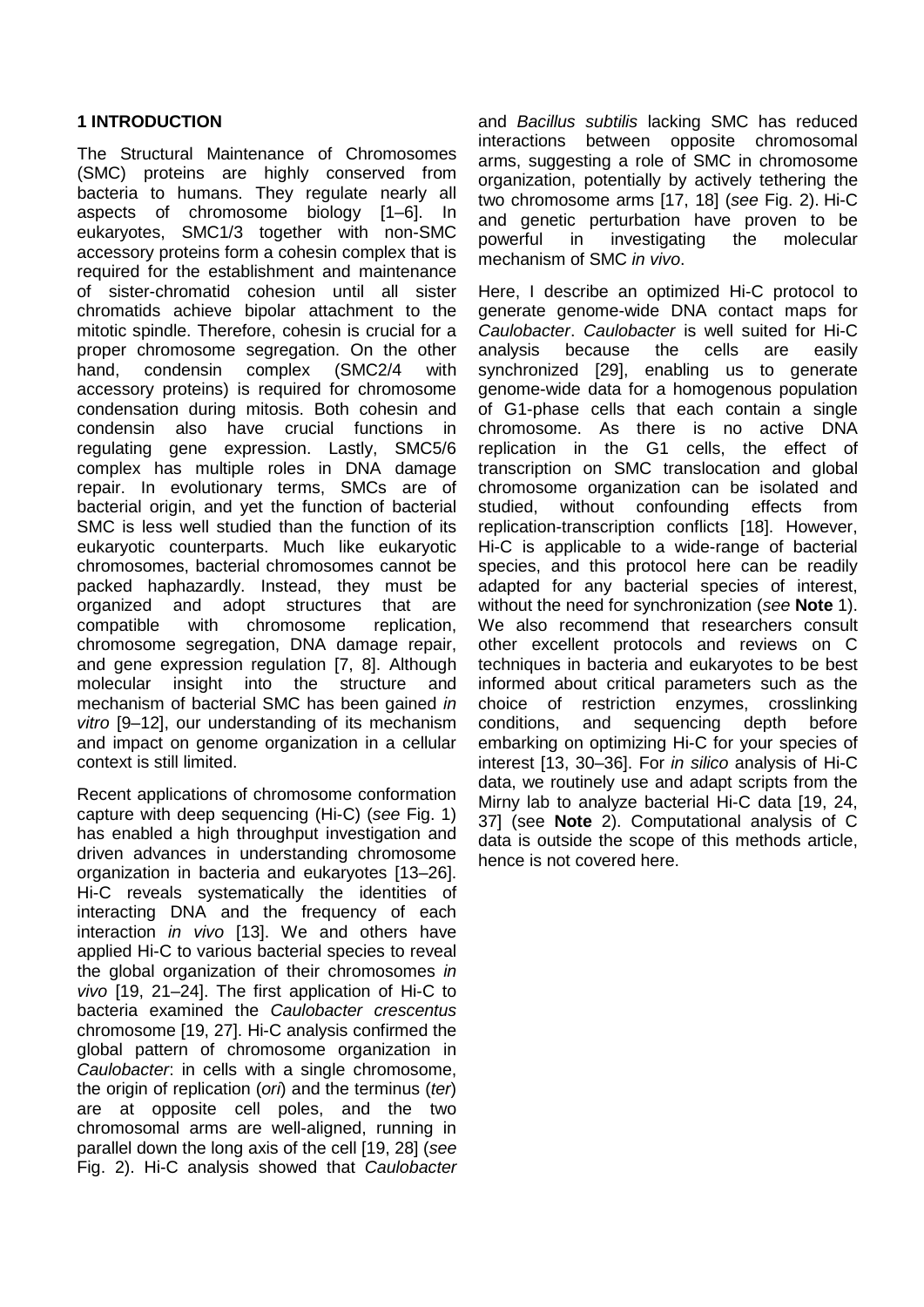## **2 MATERIALS**

## **2.1 Culture fixation**

- 1. 1 x M2 salts buffer: 6.1 mM  $Na<sub>2</sub>HPO<sub>4</sub>$ , 3.9 mM KH2PO4, 9.3 mM NH4Cl, 0.5 mM MgSO4, 10 μM FeSO<sub>4</sub>, and 0.5 mM CaCl<sub>2</sub>
- 2. 0.5 mL and 1.5 mL standard microcentrifuge tubes
- 3. 36.5% (v/v) formaldehyde solution
- 4. 2.5 M glycine solution: weigh 46.8 g of glycine and transfer to a 500 mL beaker. Add ultrapure water to a volume of 250 mL, and dissolve glycine using a magnetic stirrer. Apply gentle heating to facilitate the dissolution of glycine. Filter the solution on a 0.22 um filtering unit. The solution is stable for a month at room temperature (RT).

## **2.2 Hi-C library construction**

- 1. Ready-Lyse lysozyme
- 2. 50,000 units/mL *Bgl*II restriction enzyme
- 3. 10,000 units/mL *Cla*I restriction enzyme
- 4. Restriction enzyme buffer 2 and 3
- 5. 2,000,000 units/mL T4 DNA ligase
- 6. 10 x T4 ligase buffer
- 7. 3,000 units/mL T4 DNA polymerase
- 8. 10,000 units/mL T4 polynucleotide kinase
- 9. 5,000 units/mL Klenow large fragment
- 10. 5,000 units/mL Klenow 3'-5' exo-
- 11. 2 mM dGTP, 2mM dTTP, and 2mM dCTP
- 12. 0.4 mM biotin-14-dATP
- 13. 20 mg/mL proteinase K solution
- 14. 5% (w/v) sodium dodecyl sulfate (SDS)
- 15. 10% (v/v) Triton X-100
- 16. 10 mg/mL bovine serum albumin (BSA)
- 17. 15 mg/mL GlycoBlue co-precipitant
- 18. 0.25 M EDTA solution pH 8.0
- 19. 3 M sodium acetate solution pH 5.2
- 20. 25:24:1 phenol:chloroform:isoamyl alcohol pH 8.0
- 21. 100% isopropanol
- 22. 1 x TE buffer pH 8.0: 10 mM Tris-HCl pH 8.0 and 1mM EDTA
- 23. 1 x NTB buffer: 5 mM Tris-HCl pH 8.0, 0.5 mM EDTA, and 1M NaCl
- 24. 0.5 mL and 1.5 mL standard and LoBind microcentrifuge tubes
- 25. 0.2 mL PCR tubes
- 26. Magnetic rack
- 27. Water baths at  $10^{\circ}$ C,  $25^{\circ}$ C,  $37^{\circ}$ C, and 65o C
- 28. Refrigerated benchtop centrifuges
- 29. Bioruptor sonication device for DNA shearing (Diagenode)
- 30. 1.5 mL TPX microcentrifuge tubes and adaptor (Diagenode)

### **2.3 Illumina sequencing library construction**

- 1. 400,000 units/mL T4 DNA ligase
- 2. MinElute Reaction CleanUp columns
- 3. Qiaquick Gel Extraction columns
- 4. 1% and 2% agarose gel
- 5. 1xTAE buffer for agarose gel electrophoresis
- 6. NEBNext Multiplex Oligos kit for Illumina that includes NEBNext Adaptor, USER (Uracil-Specific Excision Reagent) enzyme, NEBNext Universal PCR Primer, and NEBNext Index Primers.
- 7. DynaBead MyOne Streptavidin C1
- 8. Phusion polymerase enzyme, 100% DMSO, 5x HF buffer, and 10 mM dNTP for polymerase chain reaction (PCR)
- 9. Thermocycler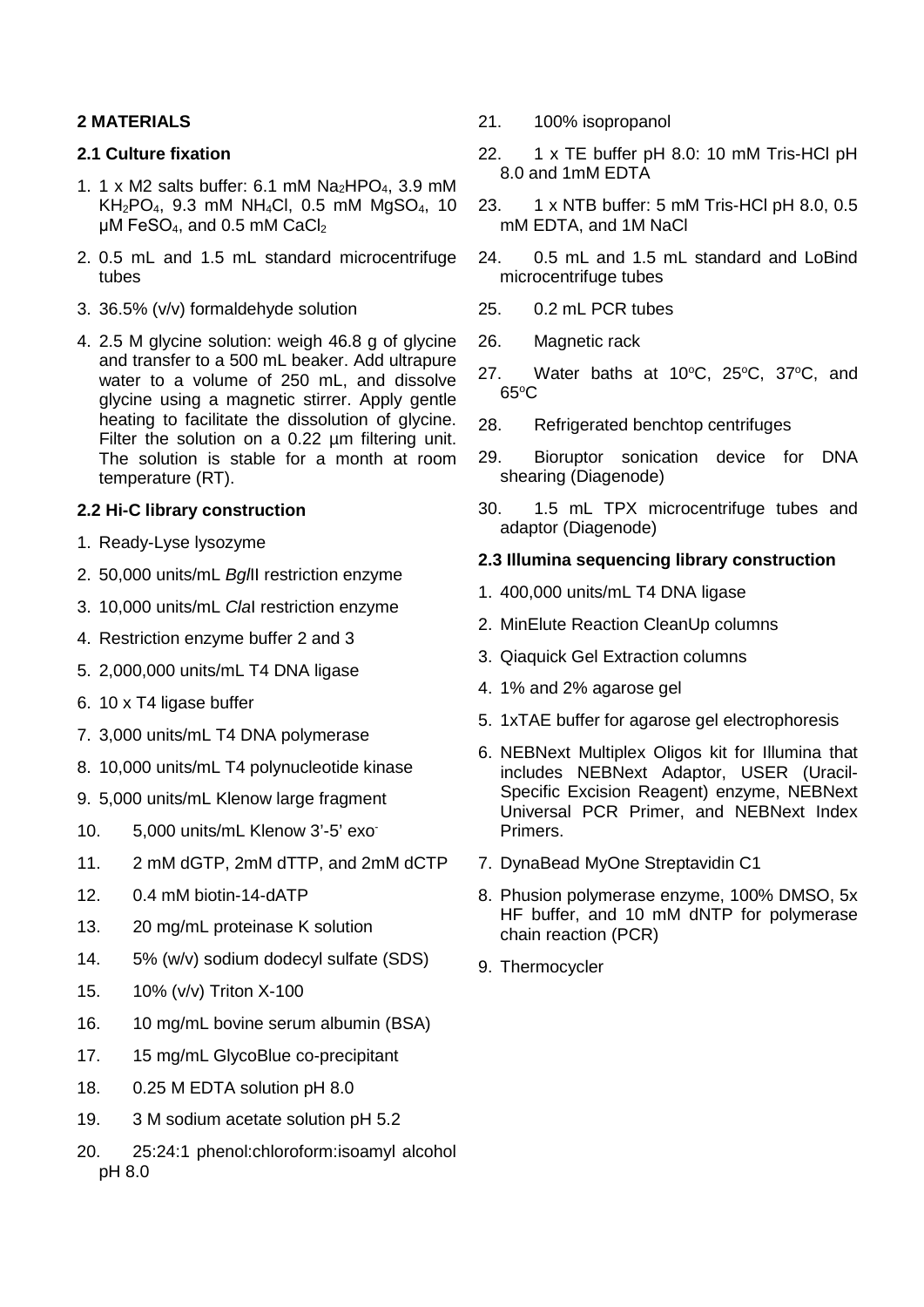## **3 METHODS**

The general scheme for Hi-C library construction is summarized in Fig. 1. Hi-C technique utilizes formaldehyde to crosslink protein-DNA and DNA-DNA to preserve the chromosome conformation. Proximity ligation is then used to join DNA fragments together. The ligated junctions containing information on which DNA loci are interacting together *in vivo* are then pulled down and subjected to deep sequencing. Two important sets of information are retrieved: (i) the sequence identities of interacting DNA, and (ii) the frequencies of their interactions. It is worth remembering that Hi-C (and other C techniques) measures interaction frequencies, not physical distances between DNA loci.

The preparation of Hi-C libraries can take two to three days, and the generation of Illumina sequencing libraries take an additional dav. depending on the number of libraries being processed in parallel. I have indicated below when reactions can be safely stopped and stored without affecting the quality of the libraries. We routinely prepare four Hi-C libraries in parallel. I do not recommend handling more than ten Hi-C samples at the same time.

### **3.1 Culture fixation**

- 1. Incubate *Caulobacter* cells at OD<sub>600</sub> of 0.2 with formaldehyde (final concentration of 1%) in the culturing broth with gentle shaking (*see* **Note** 3). Formaldehyde crosslinks protein-DNA and DNA-DNA together, thereby capturing the structure of the chromosome at the time of fixation (*see* Fig. 1). Allow the crosslinking reaction to proceed for 30 min at RT.
- 2. Add 2.5 M glycine to a final concentration of 0.125 M, and incubate with gentle shaking for 15 min at RT to quench the fixation by formaldehyde.
- 3. Pellet fixed cells by centrifugation (10,000 x g for 10 min, at  $4^{\circ}$ C) and discard the supernatant.
- 4. Wash the fixed cells twice with 1 x M2 salts buffer before resuspending them in an appropriate volume of 1 x TE buffer to a final concentration of 107 cells/µL (*see* **Note** 4).
- 5. Divide the resuspended cells into 25 µL aliquots and store them individually in 0.5 mL microcentrifuge tubes at -80°C for no more than four weeks.

# **3.2 Hi-C library construction**

- 6. Two 25 µL aliquots of the same sample are routinely used for each Hi-C experiment. Add 0.25 µL of Ready-Lyse lysozyme to each 25 µL cell aliquot, mix gently by pipetting up and down several times, and incubate for 15 min at RT.
- 7. Add 1.25 µL of 5% SDS to the lysozymetreated cells aliquot in **step 6**, mix gently by pipetting up and down several times, and incubate for a further 15 min at RT to completely dissolve cell membranes and to release chromosomal DNA (*see* **Note** 5).
- 8. Add 5 µL of restriction enzyme buffer 3, 5 µL of 10% Triton X-100, and 11 µL of autoclaved ultrapure water to the reaction from **step 7**. Mix gently by pipetting up and down several times, and incubate for 15 min at RT (*see* **Note** 6).
- 9. Add 2.5 µL of 50,000 units/mL *Bgl*II restriction enzyme, mix gently by pipetting, and incubate at 37°C for 3 hours to digest the chromosomal DNA (Fig. 1B) (*see* **Note** 7).
- 10. Cool the reaction on ice before proceeding to label sticky ends with biotin-14-dATP (Fig. 1B). Assemble the following reaction: 50 µL of restriction enzyme digestion mix from **step 9**, 0.9 µL of 2mM dGTP, 0.9 µL of 2mM dTTP, 0.9 µL of 2mM dCTP, 4.5 µL of 0.4 mM biotin-14 dATP, 1.6 µL of autoclaved ultrapure water, and 1.2 µL of Klenow large fragment.
- 11. Incubate for 45 min at RT before adding 3 µL of 5% SDS to stop the reaction.
- 12. In this step, filled-in DNA ends are ligated together in a dilute condition so that DNA fragments that were spatially close *in vivo* and fixed together by formaldehyde would be preferably ligated together while ligation between randomly colliding DNA fragments in the microcentrifuge tube is minimized (*see* Fig. 1). Prepare the ligation buffer consisting of 75 µL of 10% Triton X-100, 100 µL of 10 x T4 ligation buffer, 5 µL of 10 mg/mL BSA, and 800 µL of autoclaved ultrapure water in a 1.5 mL microcentrifuge tube. Mix all the components well by inverting the tube several times and leave on ice for 15 min.
- 13. Mix the content of the labeling reaction in **step 11** with the ligation buffer in a 1.5 mL microcentrifuge tube, and leave at RT for at least 15 min (*see* **Note** 8).
- 14. Transfer the microcentrifuge tube back on ice for at least 15 min before proceeding to the next step.
- 15. Add 3 µL of concentrated T4 DNA ligase (2,000,000 units/mL) to the ligation reaction,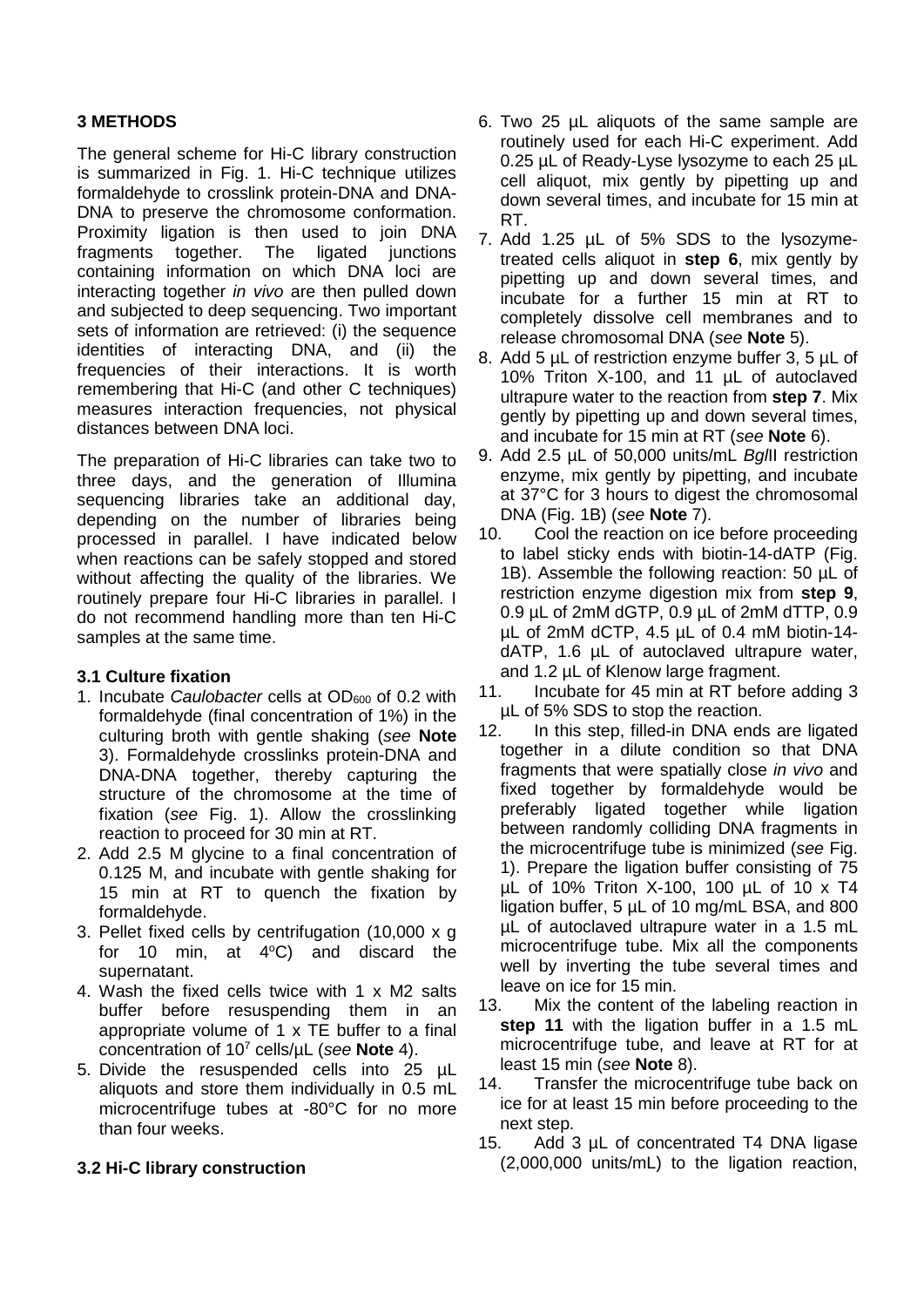mix all the components well, and incubate at 10°C for 5 hours (see **Note** 9).

- 16. Add 40 µL of 0.25 M EDTA pH 8.0 to stop the ligation reaction, mix all the components well by inverting the tube several times.
- 17. Add 2.5 µL of 20 mg/mL proteinase K, mix all the components well by inverting the tube several times.
- 18. Incubate the reaction in a  $65^{\circ}$ C water bath overnight to reverse crosslinks and remove bound proteins.
- 19. In the next day, extract DNA from **step 18** twice with phenol/chloroform/isoamyl alcohol pH 8.0, precipitate DNA using isopropanol with the help of the GlycoBlue co-precipitant, and finally dry and resuspend the DNA pellet in 60 µL of water (*see* **Note** 10). The purified DNA can be safely stored at -20°C after this step.
- 20. In this step, unligated but biotin-labeled fragments are eliminated using the 3'-5' exonuclease activity of T4 DNA polymerase. Assemble the following reaction in a 0.2 mL PCR tube: 60 µL of purified DNA from **step 19**, 10 µL of restriction enzyme buffer 2, 1 µL of 10 mg/mL BSA, 5 µL of 2 mM dGTP, 23.5 µL of water, and 0.5  $\mu$ L of T4 DNA polymerase. Incubate the reaction at 12°C for 2 hours. Use a thermocycler set at 12°C to maintain an accurate temperature.
- 21. Extract DNA using phenol/chloroform/isoamyl alcohol pH 8.0, precipitate DNA using isopropanol and GlycoBlue co-precipitant, and finally dry and resuspend the DNA pellet in 100 µL of water (*see* **Note** 10). The purified DNA can be safely stored at -20°C after this step.
- 22. Transfer 100 µL of purified DNA to a 1.5 mL TPX microcentrifuge tubes for shearing in the Bioruptor sonication device (Fig. 1). Shear DNA to 200 bp-500 bp fragments using the Bioruptor sonicator (*see* **Note** 11).
- 23. Electrophorese the fragmented DNA on a 2% agarose gel. Excise the gel band containing DNA between 200 bp and 500 bp, and purify DNA from the agarose using gel extraction columns (*see* **Note** 12). Elute the DNA with 50  $\mu$ L of autoclaved water. The purified DNA can be safely stored at -20 $\mathrm{^{\circ}C}$ after this step.

#### **3.3 Illumina sequencing library construction**

24. From this step onwards, LoBind microcentrifuge tubes are used to minimize DNA loss. End-repair DNA in a reaction consisting of: 50 µL of sheared Hi-C DNA from **step 23**, 10 µL of 10 x T4 DNA ligase buffer, 2.5 µL of 10 mM dNTPs, 28.75 µL of water, 4 µL of T4 DNA polymerase, 4 µL of T4 polynucleotide kinase, 0.75 µL of Klenow large fragment. Mix all the components well by pipetting up and down several times, and incubate at 25°C for 30 min (*see* **Note** 13).

- 25. Purify DNA using MinElute Reaction CleanUp columns, and elute DNA with 30 µL of water (*see* **Note** 14).
- 26. Attach A-overhangs to the 3' ends of the repaired DNA by incubating 30 µL of DNA from **step 25** with 4 µL of 10 x restriction enzyme buffer 2, 4 µL of 2 mM dATP, and 3 µL of Klenow 3'-5' exo- . Mix all the components well by pipetting up and down several times, incubate the reaction at  $37^{\circ}$ C for 45 min.
- 27. Purify DNA again using MinElute Reaction CleanUp columns, and elute DNA with 15 µL of water.
- 28. Ligate purified DNA from **step 27** with the NEBNext adaptor in the following reaction: 15 µL of DNA from **step 27**, 5 µL of NEBNext adaptor, 2.5  $\mu$ L of 10 x T4 ligase buffer, 1  $\mu$ L of water, and 1.5 µL of T4 ligase enzyme (400,000 units/mL). Mix all the components well and incubate the reaction at 25°C for 30 min (*see* **Note** 15).
- 29. Add 1 µL of USER enzyme, mix gently by pipetting up and down several times, and incubate the reaction at  $37^{\circ}$ C for 15 min to process the NEBNext adaptor.
- 30. In this step, biotin-labeled DNA are purified away from non-labeled DNA using DynaBead MyOne Streptavidin C1 beads (*see* Fig. 1). Wash 25 µL of Streptavidin C1 beads in 200 µL of NTB buffer twice by repeating a cycle of resuspension and pull-down by magnetic attraction.
- 31. Transfer the washed beads to the ligation mixture in **step 29**, and incubate with a gentle agitation at RT for 30 min to capture the biotin-labeled DNA.
- 32. Pull down beads using a magnetic rack and discard the unwanted supernatant.
- 33. Wash beads from **step 32** twice in 200 µL of NTB buffer, twice in 200 µL of water, and finally resuspend the beads in 10 µL of water.
- 34. Enrich DNA bound on beads by PCR using primers compatible with Illumina paired-end sequencing chemistry. Assemble the following PCR reaction: 1 µL of NEBNext Universal PCR primer, 1 µL of NEBNext Index primer, 1 µL of 10mM dNTP, 10 µL of 5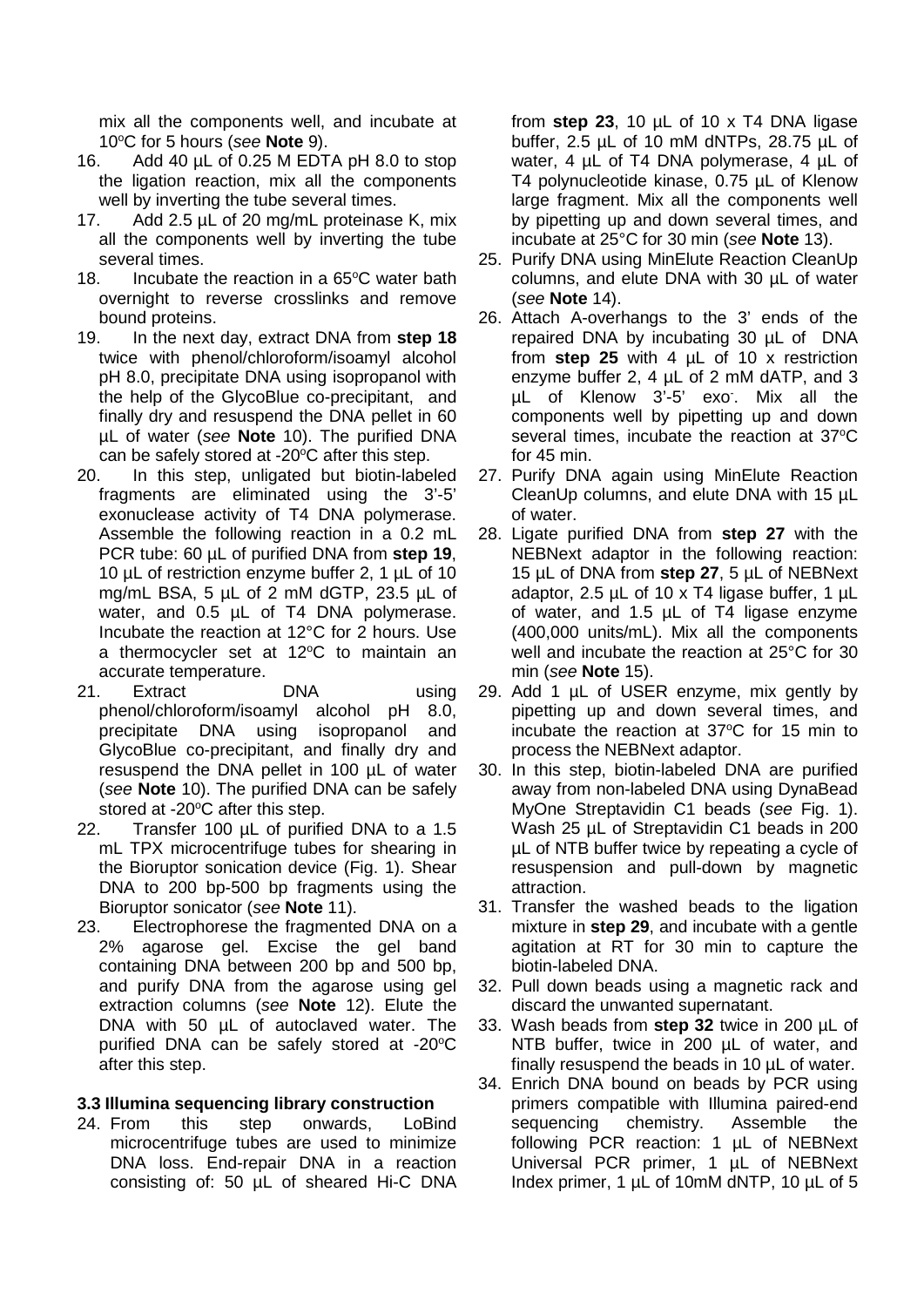x HF buffer, 1.5 µL of 100% DMSO, 35 µL of water, 0.5 µL of Phusion DNA polymerase enzyme, and 1.2 µL of the resuspended beads from **step 33** (*see* **Note** 16).

- 35. Amplify DNA using the following PCR program: 30 sec at 98°C, (10 sec at 98°C, 20 sec at 60°C, 25 s at 72 °C) x 14 cycles, 5 min at 72°C, 5 min at 4°C.
- 36. Purify PCR products by gel extraction before sequencing on Illumina HiSeq platforms (*see*  **Note** 17).

## **4 NOTES**

- 1. Without synchronization of cell cultures, the background signal of DNA contact maps are likely to be high. However, most of the constant features of the chromosome are still observable [17, 21, 22, 24].
- 2. Toolboxes and scripts for analysis of *Caulobacter* Hi-C data can be found at: [https://bitbucket.org/mirnylab/hiclib.](https://bitbucket.org/mirnylab/hiclib) We also recommend that researchers consult other excellent reviews and protocols on computational analysis of C data here [31, 38].
- 3. The concentration of formaldehyde is optimized empirically for each species of interest. We routinely use 1% formaldehyde to fix *Caulobacter* cells for Hi-C experiments [19], other research groups use 3% to 5% formaldehyde to fix cultures of *Bacillus subtilis* or *Escherichia coli* for Hi-C/3C-seq experiments [22–24].
- 4. One mL of *Caulobacter* culture at OD<sub>600</sub> of 0.1 contains approximately 10<sup>8</sup> cells.
- 5. A gentle mixing by pipetting slowly up and down several times is recommended to minimize mechanical shearing of chromosomal DNA. It should be easy to pipette up and down, and the solution should not be viscous if the fixation of the cell culture was done adequately.
- 6. This is a critical step: incubate the reaction for 15 min to allow adequate time for Triton X-100 to inactivate SDS from **step 7**.
- 7. The choice of restriction enzymes and digestion buffers is critical for the success of Hi-C experiments. Different restriction enzymes have different restriction frequency, depending on the distributions of their recognition sites on bacterial genomes. This distribution determines the theoretical resolution of Hi-C contact maps. For *Caulobacter crescentus*, we routinely use *Bgl*II which gives a 10-kb resolution for Hi-C contact maps. Beyond the issue of resolution, many restriction enzymes do not cut optimally in the bacterial cell lysate. Some of the proven restriction enzymes for Hi-C experiments are *Bgl*II, *Hind*III, *Eco*RI, and *Nco*I. Note that we use a highly concentrated *Bgl*II enzyme in this step (*see* **Materials**). We recommend that researchers determine the efficiency of restriction enzyme digestion by agarose gel electrophoresis (*see* [30] for an excellent review on quality controls for C libraries in *Caulobacter crescentus*).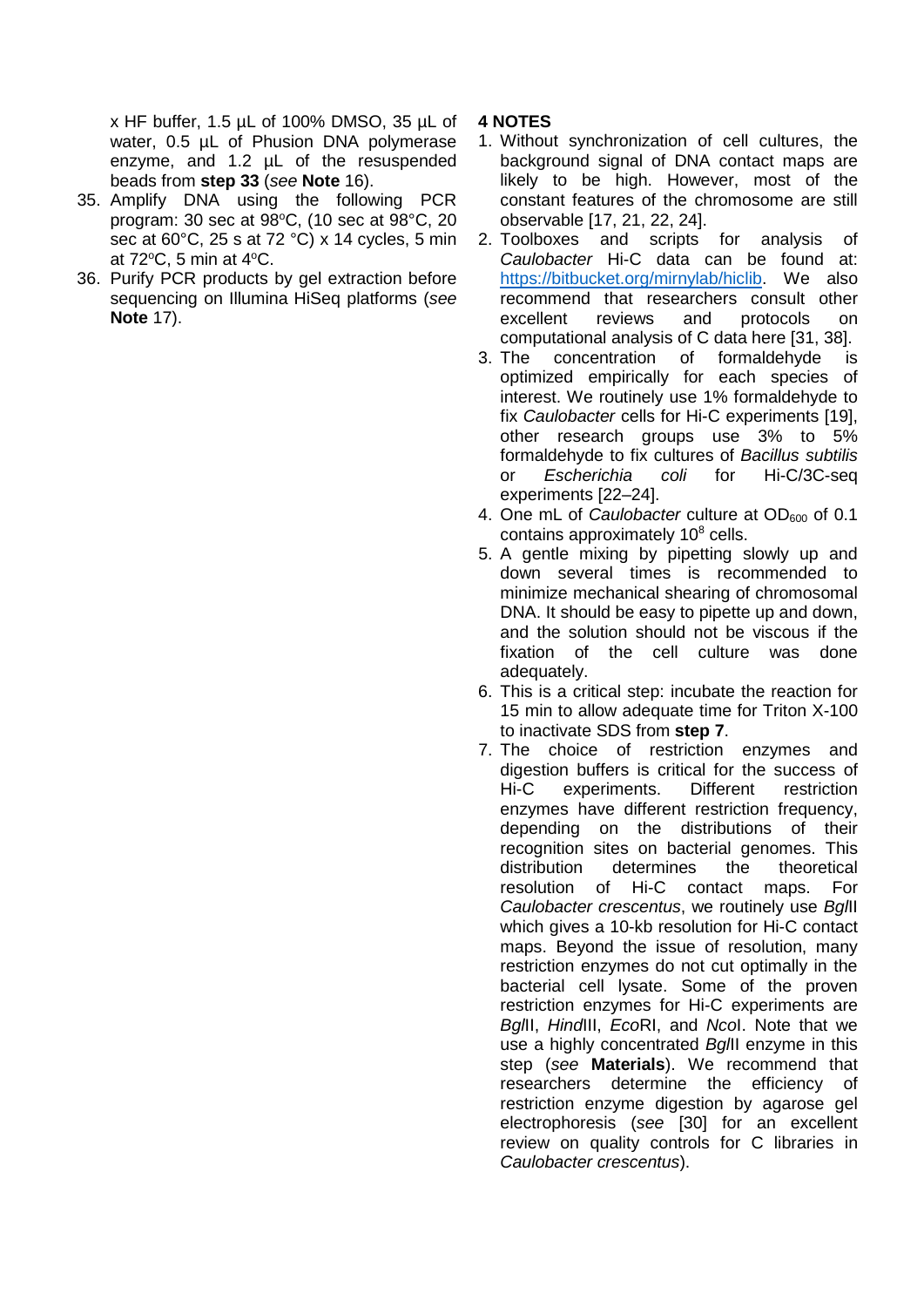- 8. This is a critical step: incubate for at least 15 min to allow adequate time for Triton X-100 to inactivate SDS from **step 12**.
- 9. We use a highly-concentrated T4 DNA ligase in this step (*see* **Materials**). Also, we do not add extra ATP to the ligation reaction as the 10 x T4 DNA ligase buffer (NEB) is already supplemented with 1 mM ATP. The final concentration of *Caulobacter* chromosomal DNA in the ligation mix is estimated to be  $\sim 0.5$ ng/µL i.e. lower than the concentration used in the previous 3C study in yeast  $(-2.5 \text{ ng/µL})$ [39]. Given that the *Caulobacter* genome is ~3 times smaller than that of yeast, the lower concentration of *Caulobacter* DNA used in a ligation reaction gives a comparable low background of random ligation products.
- 10. We precipitate DNA using 100% ice-cold isopropanol instead of ethanol to avoid handling a large volume of solvent. One volume of isopropanol per volume of aqueous DNA solution, instead of three volume of ethanol, is required for DNA precipitation. Also, we recommend researchers to check the integrity of DNA and the efficiency of ligation (**step 15**) by 1% agarose gel electrophoresis after DNA has been precipitated and resolubilized here. The presence of a relatively tight band of high molecular weight (greater than 10 kb if *Bgl*II was used in **step 9**) indicates a good ligation. We also recommend performing PCR or qPCR to confirm the abundance of a positive-control Hi-C junction (*see* [30] for an excellent review on quality controls for C libraries in *Caulobacter crescentus*). The amplified Hi-C junction is resistant to digestion by *Bgl*II but susceptible to restriction by *Cla*I (*see* Fig. 1B). The *Cla*I restriction site can be used to assess biotindATP fill-in efficiency.<br>11. Other DNA shear
- Other DNA shearing devices can be used to fragment the DNA. We routinely use a sonication setting of 30 sec on, 30 sec off, for 30 min to achieve a desired fragmentation on the Bioruptor device. We recommend that researchers optimize the sonicator settings empirically for each instrument. For the Bioruptor device, the use of hard-plastic 1.5 mL TPX microcentrifuge tubes and exactly 100 µL of DNA solution ensures a consistent fragmentation of DNA.
- 12. We include RNaseA in the loading dye for agarose gel electrophoresis, this eliminates any residual RNA that co-precipitates with DNA in previous steps. We recommend that

excised gel bands are dissolved in the gel extraction buffer by vortexing. Avoid the use of high heat to dissolve the agarose gel band.

- 13. Commercial kits can be adapted to construct Hi-C Illumina sequencing libraries. However, we find the traditional method of preparing sequencing libraries that uses individual enzymes results in a much higher yield.<br>14. N
- MinElute Reaction CleanUp columns are used to maximize the recovery of eluted DNA.
- 15. We use the ready-made NEBNext adaptor (*see* **Materials**) to construct Hi-C sequencing libraries. This necessitates the use of a USER enzyme (*see* **Materials**) to further process the adaptor (**step 29**). If home-made adaptors or adaptors from a different commercial company are used, skip **step 29** or modify accordingly.
- 16. This is a specific PCR protocol to amplify DNA from *Caulobacter* since DNA from this organism is high in G+C content. Modify this program to suit the bacterial species of interest. Use a different NEBNext Index primer for each different Hi-C sample, this allows samples to be barcoded, pooled, and sequenced on the same Illumina sequencing lane.
- 17. Gel extraction to purify PCR product is preferred over size-selection beads as we can remove nearly all unwanted Illumina adaptor dimers. We routinely pool five to ten barcoded samples for each Illumina HiSeq 2500 sequencing lane. Given the small size of *Caulobacter* genome (~4.2 Mb) and that Hi-C junctions are enriched by biotin labeling and streptavidin pull-down, 10 million of raw pairedend sequencing reads are sufficient to generate a genome-wide Hi-C contact map at the resolution of ~10 kb. After *in silico* filtering of unligated and PCR duplicated DNA fragments, researchers should expect more than 5 million informative reads for the construction of Hi-C contact map. If the fraction of informative reads is significantly less than 50% of the total sequencing reads, it is an indication of a sub-optimal Hi-C experiment. We recommend that researcher check **step 1**, **step 12**, or **step 20** again.

### **ACKNOWLEDGEMENTS**

This research is supported by a Royal Society University Research Fellowship (UF140053 and RG150448) and a BBSRC grant (BB/P018165/1) to T.B.K.L. The Hi-C technique was first optimized for *Caulobacter crescentus* when the author was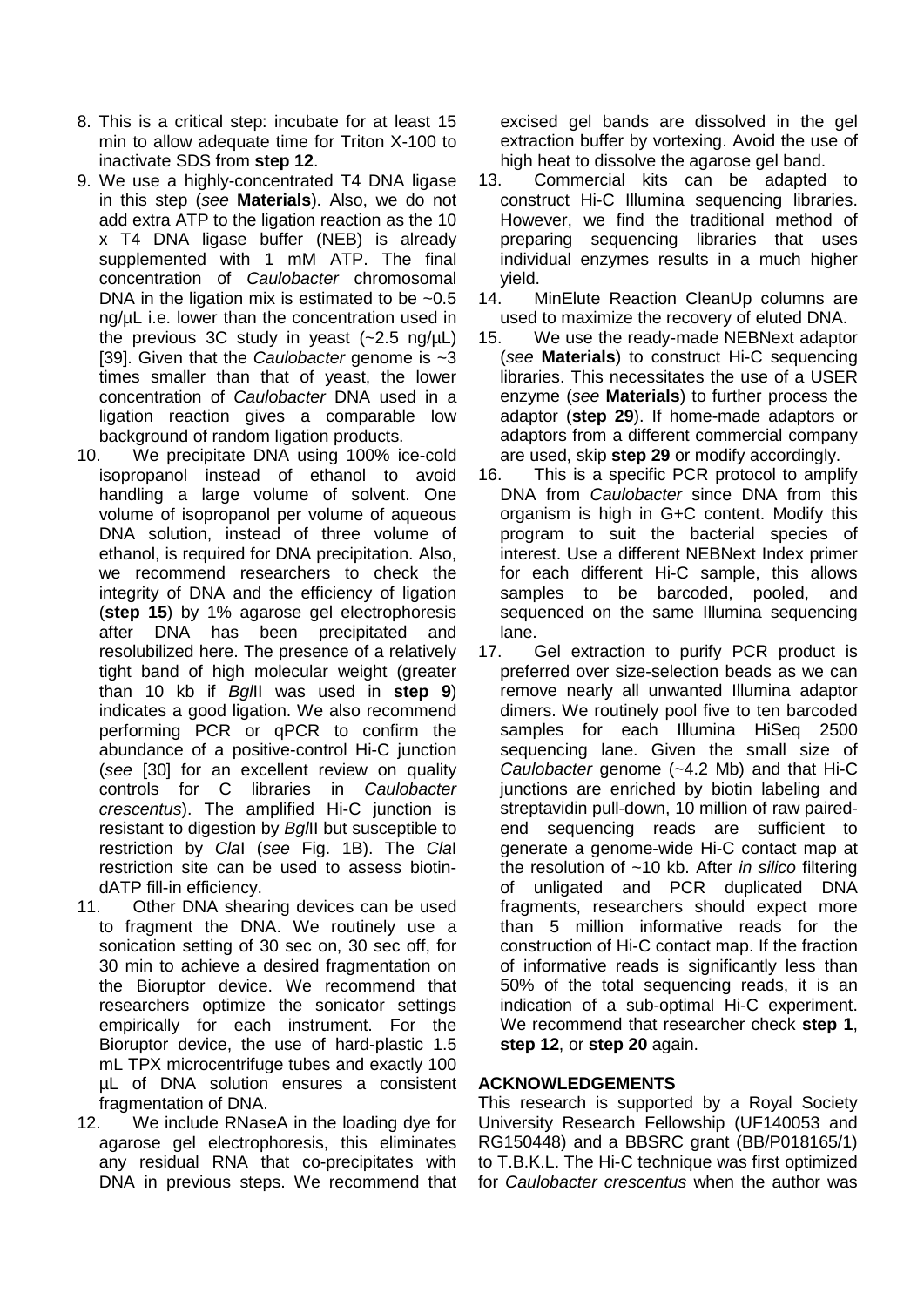a postdoctoral fellow in the lab of Prof. Michael Laub. The author thanks Prof. Michael Laub and Dr. Mark Umbarger for support and advice during the optimization of this protocol.

#### **REFERENCES**

- 1. Uhlmann F (2016) SMC complexes: from DNA to chromosomes. Nat Rev Mol Cell Biol 17:399–412 . doi: 10.1038/nrm.2016.30
- 2. Wu N, Yu H (2012) The Smc complexes in DNA damage response. Cell & Bioscience 2:5 . doi: 10.1186/2045-3701-2-5
- 3. Peters J-M, Tedeschi A, Schmitz J (2008) The cohesin complex and its roles in chromosome biology. Genes Dev 22:3089– 3114 . doi: 10.1101/gad.1724308
- 4. Nolivos S, Sherratt D (2014) The bacterial chromosome: architecture and action of bacterial SMC and SMC-like complexes. FEMS Microbiology Reviews 38:380–392 . doi: 10.1111/1574-6976.12045
- 5. Yuen KC, Gerton JL (2018) Taking cohesin and condensin in context. PLoS Genet 14:e1007118 . doi: 10.1371/journal.pgen.1007118
- 6. Gruber S (2018) SMC complexes sweeping through the chromosome: going with the flow and against the tide. Curr Opin Microbiol 42:96–103 . doi: 10.1016/j.mib.2017.10.004
- 7. Badrinarayanan A, Le TBK, Laub MT (2015) Bacterial Chromosome Organization and Segregation. Annu Rev Cell Dev Biol 31:171–199 . doi: 10.1146/annurev-cellbio-100814-125211
- 8. Gruber S (2014) Multilayer chromosome organization through DNA bending, bridging and extrusion. Current Opinion in Microbiology 22:102–110 . doi: 10.1016/j.mib.2014.09.018
- 9. Diebold-Durand M-L, Lee H, Ruiz Avila LB, et al (2017) Structure of Full-Length SMC and Rearrangements Required for Chromosome Organization. Mol Cell 67:334- 347.e5 . doi: 10.1016/j.molcel.2017.06.010
- 10. Kim H, Loparo JJ (2016) Multistep assembly of DNA condensation clusters by SMC. Nat Commun 7:10200 . doi: 10.1038/ncomms10200
- 11. Nolivos S, Upton AL, Badrinarayanan A, et al (2016) MatP regulates the coordinated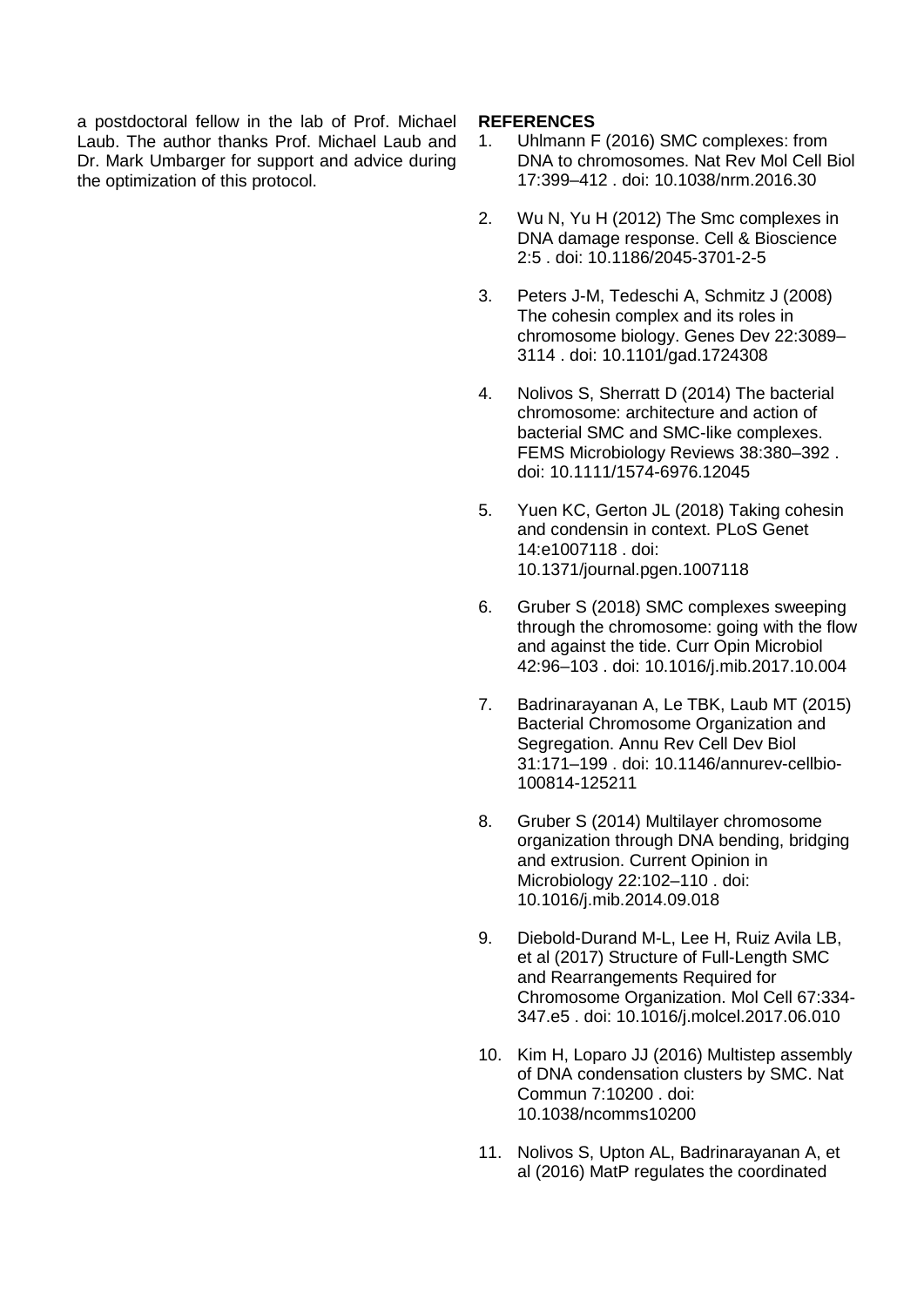action of topoisomerase IV and MukBEF in chromosome segregation. Nature Communications 7:10466 . doi: 10.1038/ncomms10466

- 12. Kamada K, Miyata M, Hirano T (2013) Molecular basis of SMC ATPase activation: role of internal structural changes of the regulatory subcomplex ScpAB. Structure 21:581–594 . doi: 10.1016/j.str.2013.02.016
- 13. Lieberman-Aiden E, van Berkum NL, Williams L, et al (2009) Comprehensive mapping of long-range interactions reveals folding principles of the human genome. Science 326:289–93 . doi: 10.1126/science.1181369
- 14. Haarhuis JHI, van der Weide RH, Blomen VA, et al (2017) The Cohesin Release Factor WAPL Restricts Chromatin Loop Extension. Cell 169:693-707.e14 . doi: 10.1016/j.cell.2017.04.013
- 15. Rao SSP, Huntley MH, Durand NC, et al (2014) A 3D map of the human genome at kilobase resolution reveals principles of chromatin looping. Cell 159:1665–1680 . doi: 10.1016/j.cell.2014.11.021
- 16. Sanborn AL, Rao SSP, Huang S-C, et al (2015) Chromatin extrusion explains key features of loop and domain formation in wild-type and engineered genomes. PNAS 201518552 . doi: 10.1073/pnas.1518552112
- 17. Wang X, Brandão HB, Le TBK, et al (2017) Bacillus subtilis SMC complexes juxtapose chromosome arms as they travel from origin to terminus. Science 355:524–527 . doi: 10.1126/science.aai8982
- 18. Tran NT, Laub MT, Le TBK (2017) SMC Progressively Aligns Chromosomal Arms in Caulobacter crescentus but Is Antagonized by Convergent Transcription. Cell Rep 20:2057–2071 . doi: 10.1016/j.celrep.2017.08.026
- 19. Le TB, Imakaev MV, Mirny LA, Laub MT (2013) High-resolution mapping of the spatial organization of a bacterial chromosome. Science 342:731–4 . doi: 10.1126/science.1242059
- 20. Le TB, Laub MT (2016) Transcription rate and transcript length drive formation of chromosomal interaction domain boundaries. EMBO J 35:1582–1595 . doi: 10.15252/embj.201593561
- 21. Marbouty M, Le Gall A, Cattoni DI, et al (2015) Condensin- and Replication-Mediated Bacterial Chromosome Folding and Origin Condensation Revealed by Hi-C and Superresolution Imaging. Mol Cell 59:588–602 . doi: 10.1016/j.molcel.2015.07.020
- 22. Lioy VS, Cournac A, Marbouty M, et al (2018) Multiscale Structuring of the E. coli Chromosome by Nucleoid-Associated and Condensin Proteins. Cell 172:771-783.e18 . doi: 10.1016/j.cell.2017.12.027
- 23. Val M-E, Marbouty M, Martins F de L, et al (2016) A checkpoint control orchestrates the replication of the two chromosomes of Vibrio cholerae. Science Advances 2:e1501914 . doi: 10.1126/sciadv.1501914
- 24. Wang X, Le TBK, Lajoie BR, et al (2015) Condensin promotes the juxtaposition of DNA flanking its loading site in Bacillus subtilis. Genes Dev 29:1661–1675 . doi: 10.1101/gad.265876.115
- 25. Gibcus JH, Samejima K, Goloborodko A, et al (2018) A pathway for mitotic chromosome formation. Science 359: . doi: 10.1126/science.aao6135
- 26. Schalbetter SA, Goloborodko A, Fudenberg G, et al (2017) SMC complexes differentially compact mitotic chromosomes according to genomic context. Nat Cell Biol 19:1071– 1080 . doi: 10.1038/ncb3594
- 27. Umbarger MA, Toro E, Wright MA, et al (2011) The three-dimensional architecture of a bacterial genome and its alteration by genetic perturbation. Mol Cell 44:252–64 . doi: 10.1016/j.molcel.2011.09.010
- 28. Viollier PH, Thanbichler M, McGrath PT, et al (2004) Rapid and sequential movement of individual chromosomal loci to specific subcellular locations during bacterial DNA replication. Proc Natl Acad Sci USA 101:9257–9262 . doi: 10.1073/pnas.0402606101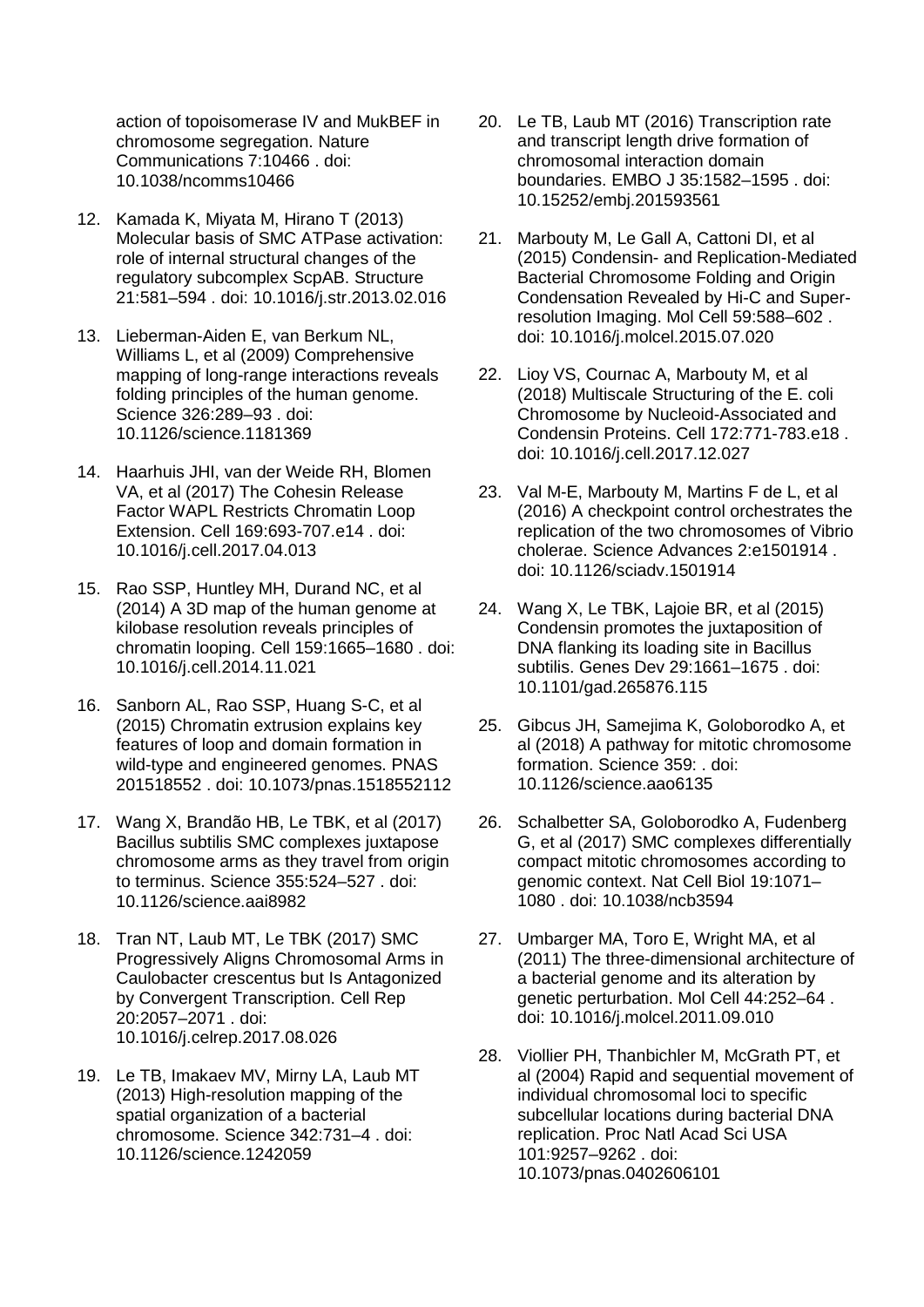- 29. Schrader JM, Shapiro L (2015) Synchronization of Caulobacter crescentus for investigation of the bacterial cell cycle. J Vis Exp. doi: 10.3791/52633
- 30. Umbarger MA (2012) Chromosome conformation capture assays in bacteria. Methods 58:212–20 . doi: 10.1016/j.ymeth.2012.06.017
- 31. Lajoie BR, Dekker J, Kaplan N (2015) The Hitchhiker's guide to Hi-C analysis: practical guidelines. Methods 72:65–75 . doi: 10.1016/j.ymeth.2014.10.031
- 32. Grob S, Cavalli G (2018) Technical Review: A Hitchhiker's Guide to Chromosome Conformation Capture. Methods Mol Biol 1675:233–246 . doi: 10.1007/978-1-4939- 7318-7\_14
- 33. Belaghzal H, Dekker J, Gibcus JH (2017) Hi-C 2.0: An optimized Hi-C procedure for highresolution genome-wide mapping of chromosome conformation. Methods 123:56–65 . doi: 10.1016/j.ymeth.2017.04.004
- 34. Marbouty M, Koszul R (2017) Generation and Analysis of Chromosomal Contact Maps of Bacteria. Methods Mol Biol 1624:75–84 . doi: 10.1007/978-1-4939-7098-8\_7
- 35. Golloshi R, Sanders J, McCord RP (2018) Iteratively improving Hi-C experiments one step at a time. Methods. doi: 10.1016/j.ymeth.2018.04.033
- 36. van Berkum NL, Lieberman-Aiden E, Williams L, et al (2010) Hi-C: a method to study the three-dimensional architecture of genomes. J Vis Exp. doi: 10.3791/1869
- 37. Imakaev M, Fudenberg G, McCord RP, et al (2012) Iterative correction of Hi-C data reveals hallmarks of chromosome organization. Nat Methods 9:999–1003
- 38. Forcato M, Nicoletti C, Pal K, et al (2017) Comparison of computational methods for Hi-C data analysis. Nat Methods 14:679–685 . doi: 10.1038/nmeth.4325
- 39. Duan Z, Andronescu M, Schutz K, et al (2010) A three-dimensional model of the

yeast genome. Nature 465:363–7 . doi: 10.1038/nature08973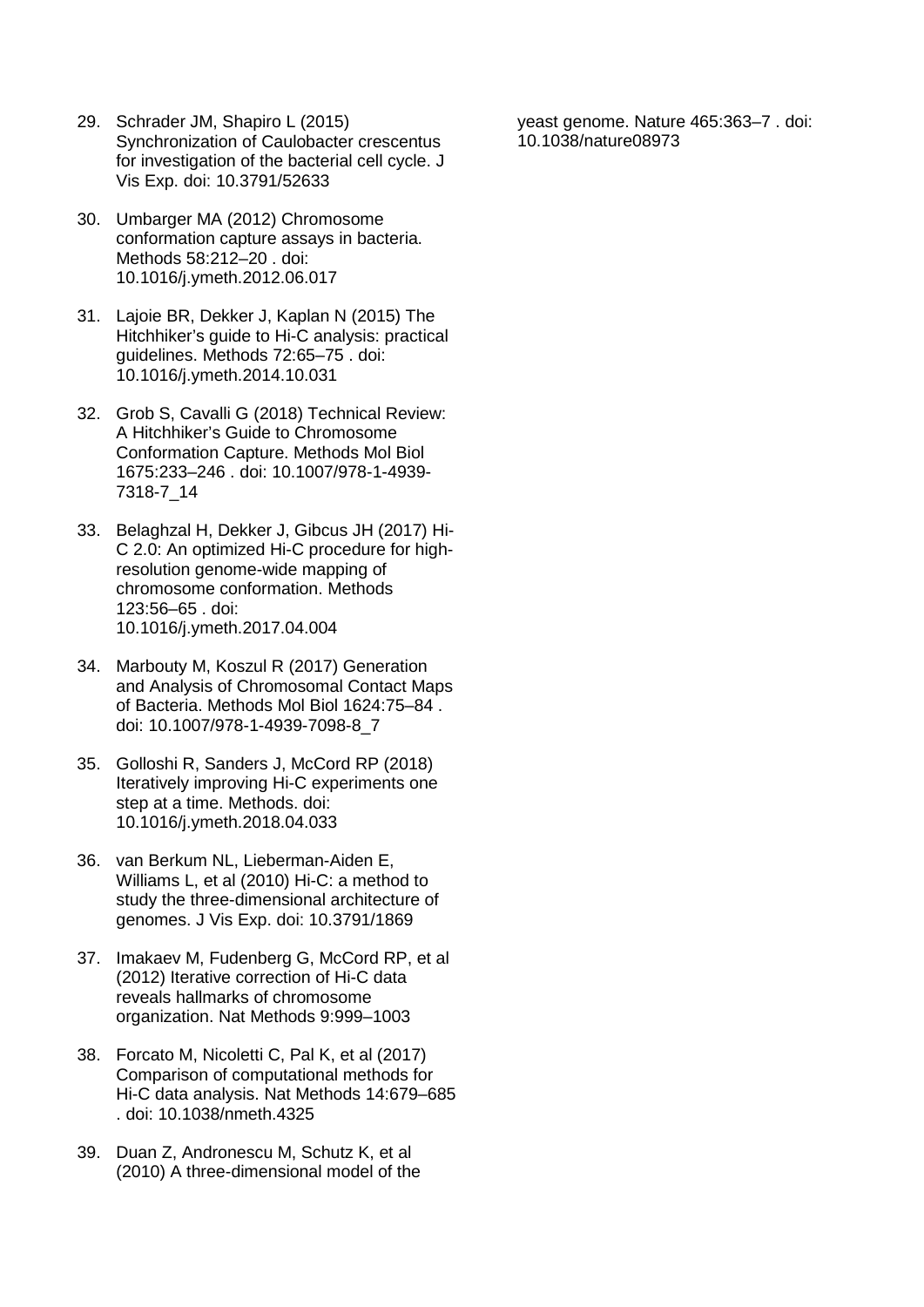



**Fig. 1. A scheme for the chromosome conformation capture with deep sequencing (Hi-C). (a)** Hi-C technique utilizes formaldehyde to crosslink protein-DNA and DNA-DNA to preserve the chromosome conformation. Chromosomal DNA is digested with restriction enzyme, and proximity ligation is then used to join DNA fragments together. The ligated junctions containing information on which DNA loci are interacting together *in vivo* are then pulled down and subjected to deep sequencing. In this schematic picture, SMC is depicted as a generic protein that binds DNA together. Note that formaldehyde indiscriminately crosslinks any DNA-binding proteins to their DNA. **(b)** Digestion of chromosomal DNA by *Bgl*II, fill in sticky ends with biotin-dATP, ligation and the creation of the *Cla*I recognition site at the ligated Hi-C junction. The *Cla*I restriction site can be used to assess fill-in efficiency.